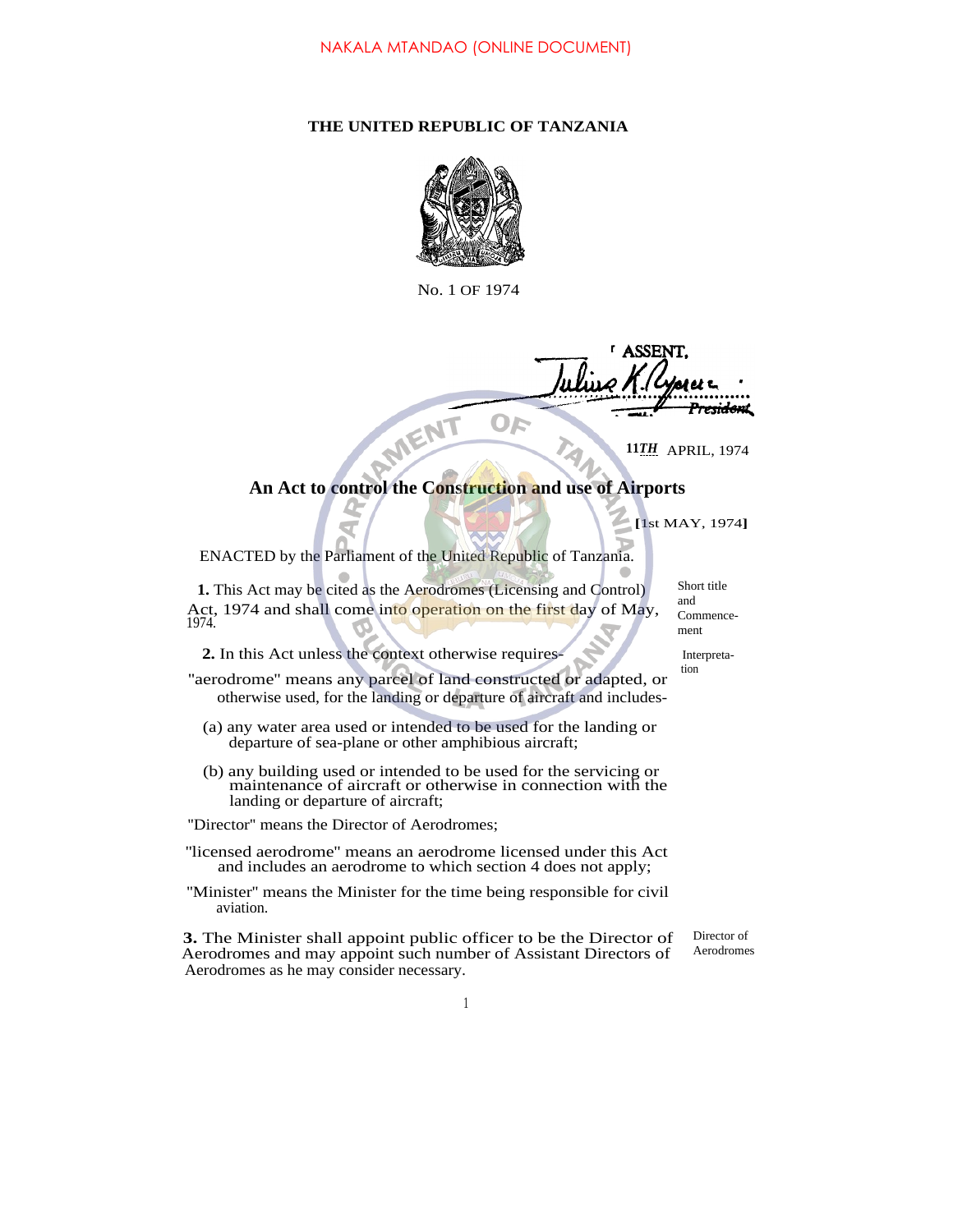| Aerodromes (Licensing and Control)<br>No. I | 1974 |
|---------------------------------------------|------|
|---------------------------------------------|------|

**4.**-(1) No person shall construct or maintain any land or building for use as an aerodrome, or shall use, or authorize or permit the use of, any land, building or water area as an aerodrome unless there exists in respect of such land or water area a valid licence granted under this Act authorizing the same to be used as an aerodrome. (2) Any person who contravenes any of the provisions of this section shall be guilty of an offence and shall be liable on conviction to a fine not exceeding one hundred thousand shillings or to imprisonment for a term not exceeding fourteen years or to both such fine and imprisonment. **5.**-(l) In any proceedings against an occupier of land for an offence under section 4, if the court is satisfied that the land in question or any building thereon has been constructed or maintained in a manner which would facilitate the landing or departure of aircraft on or from such land, the court shall convict the accused of maintaining the land as an aerodrome unless the accused proves to the satisfaction of the court that-Evidence (a) the land was not being used as an aerodrome; and (b) that he never used or authorized, permitted or acquiesced in the use of the land as an aerodrome; and (c) the manner in which the land or any building thereon was maintained was consistent with the use of such kind for a purpose other than as an aerodrome. (2) For the purposes of this section ''occupier'' means- (a) the person for the time being holding or deemed by any written law to be holding a right of occupancy in relation to the land, and includes any lessee or tenant of such person who was at the relevant time in occupation of or had the right to occupy the land or any building thereon; (b) any agent or employee of any of the persons specified m paragraph (a) who was, at the relevant time, responsible for the management of the land or any building thereon; (c) any person in occupation of the land, whether or not such occupation is pursuant to a lawful title. **6.**-(1) Every application for an aerodrome licence shall be in the prescribed form and shall be lodged with the Director. Aerodromes licence (2) The Director may grant an aerodrome licence in respect of any land or water area only if he is satisfied that it is in the public interest that such land or water area be authorized to be used as an aerodrome. (3) The Director may annex to an aerodrome licence such terms and conditions as he may deem necessary including the condition that the Control on construction etc, of aerodromes

aerodrome, shall be used by such category of aircrafts a he may specify. (4) Every aerodrome licence shall be valid for a period of three

years from the date of issue and may be renewed from time to time at the discretion of the Director:

Provided that an aerodrome licence shall not at any one time be renewed for a period exceeding two years.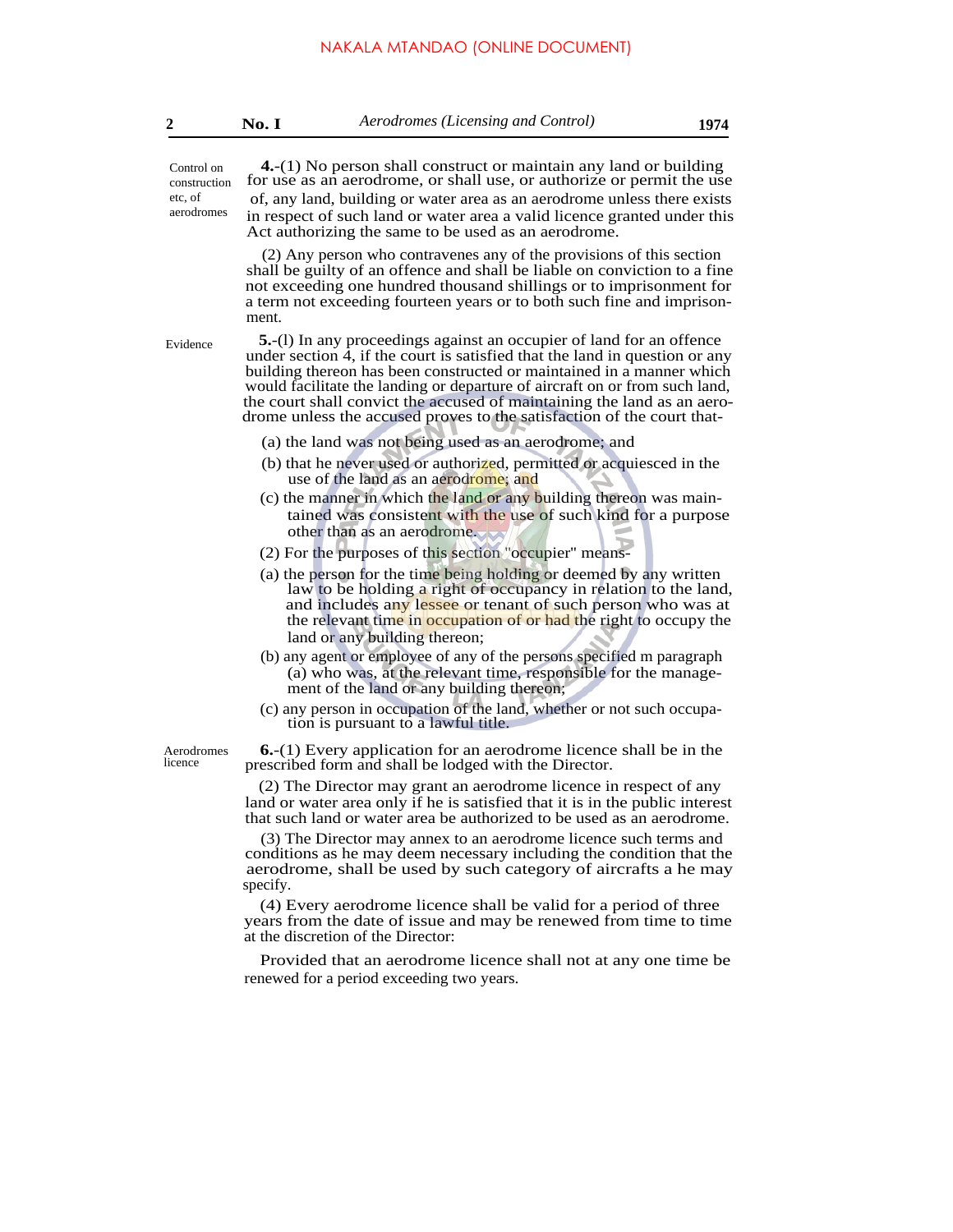**No. 1** *Aerodromes (Licensing and Control)* **1974 <sup>3</sup>**

(5) Any person who commits breach of any term or condition annexed to any aerodrome licence or who uses or permits to be used any aerodrome in breach of any such, term or condition shall be guilty of an offence and shall be liable on conviction to a fine not exceeding fifty thousand shillings or to a term of imprisonment not exceeding seven years or to both such fine and imprisonment.

(b) The Director shall, at least twice in every year, cause to be published in the *Gazette* a list of all licensed aerodromes.

**7.** The Director may, if in his opinion it is m the national interest so to do, at any time cancel or revoke an aerodrome licence, or suspend its validity for such period as he may determine, or vary any of the terms or conditions annexed thereto.

**8.** Any person aggrieved by a refusal of the Director to grant an aerodrome licence or by any term or condition annexed to a licence, or by any revocation, cancellation or suspension of a licence or by any variation of any term or condition annexed to licence may appeal to the Minister within such time and in such manner as may be prescribed and the decision of the Minister on any such appeal shall be final and conclusive.

**9.**-(1) No person shall land or take-off or cause or permit to be landed or taken-off, any aircraft on any land or water area other than a licensed aerodrome.

(2) Any person who contravenes the provisions of sub-section (1) shall be guilty of an offence and shall be liable on conviction to a fine not exceeding one hundred thousand shillings or to imprisonment for a (term not exceeding fourteen years or to both such fine and imprisonment, and in addition thereto, the court shall order the forfeiture to the Government of the aircraft in relation to which the offence was committed:

Provided that in proceedings for an offence under this section the court shall acquit the accused if it is satisfied- D

- (a) that the landing of the aircraft on such land or water area was necessitated by some emergency condition and that it was m the interest of the safety of the person or persons on board the aircraft that the aircraft be landed on such land or water area; or
- (b) that the aircraft was taken-off from such land or area subsequent to an emergency landing m the circumstance referred to in paragraph (a).

(3) For the purposes of this section ''emergency condition'' means the occurrence of a mechanical fault in the aircraft engine, fuel shortage, atmospheric conditions or any other event which could not reasonably have been foreseen at the commencement of the journey from the place where the aircraft last departed and which was of such nature as to lead a reasonably competent pilot to the conclusion that an attempt to navigate and land the aircraft to the nearest licence aerodrome might endanger the safety of the persons on board the aircraft.

Cancellation etc, of aerodrome licences

Appeals

Landing of aircraft on any place other than a licence aerodrome